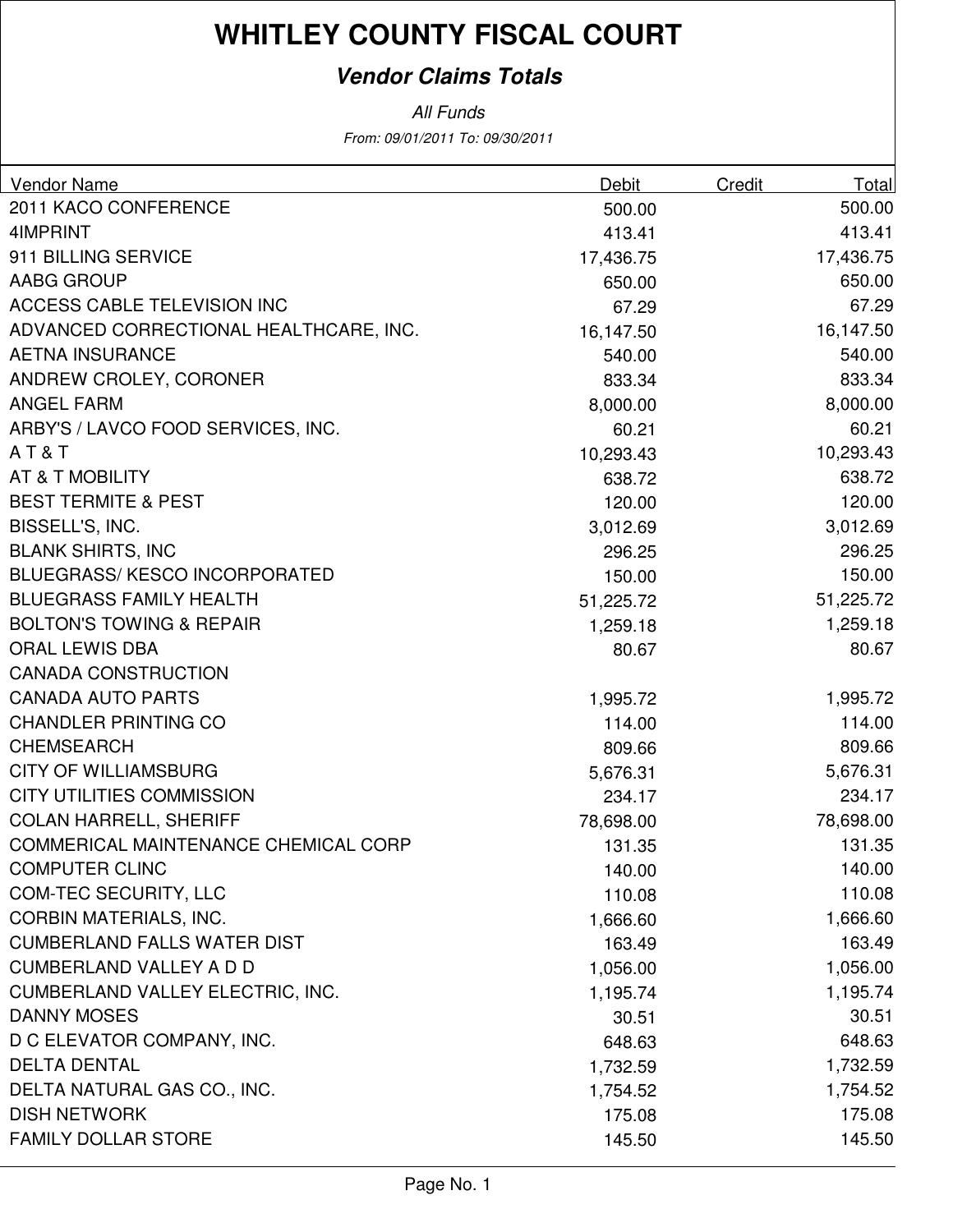### **Vendor Claims Totals**

| <b>Vendor Name</b>                     | Debit     | <b>Credit</b> | <b>Total</b> |
|----------------------------------------|-----------|---------------|--------------|
| <b>DOMINO'S PIZZA</b>                  | 127.34    |               | 127.34       |
| <b>EAST KY METAL SALES</b>             | 1,806.00  |               | 1,806.00     |
| <b>EASTERN KENTUCKY PRIDE</b>          | 2,000.00  |               | 2,000.00     |
| <b>ELLIS SANITATION</b>                |           |               |              |
| ELLISON'S SANITARY SUPPLY CO., INC.    | 3,519.46  |               | 3,519.46     |
| ELMO GREER & SONS, INC.                | 859.75    |               | 859.75       |
| <b>EMERGENCY MEDICAL PRODUCTS, INC</b> | 998.04    |               | 998.04       |
| <b>ERNIE MOORE</b>                     | 970.00    |               | 970.00       |
| <b>EZ COUNTRY</b>                      | 425.00    |               | 425.00       |
| <b>FALLS FORD</b>                      | 479.21    |               | 479.21       |
| <b>FASTENAL COMPANY</b>                | 50.97     |               | 50.97        |
| <b>FLEETONE</b>                        | 30,199.89 |               | 30,199.89    |
| <b>G &amp; K SERVICES, INC</b>         | 1,113.30  |               | 1,113.30     |
| <b>GARY CHAMBERS</b>                   | 2,648.15  |               | 2,648.15     |
| <b>G &amp; E DRIVE-IN</b>              | 91.83     |               | 91.83        |
| <b>HARDEE'S</b>                        | 164.14    |               | 164.14       |
| HARP ENTERPRISES, INC.                 | 3,500.00  |               | 3,500.00     |
| HARTFORD FIRE INSURANCE COMPANY        |           |               |              |
| THE HARTFORD STEAM BOILER              | 80.00     |               | 80.00        |
| HINKLE CONTRACTING CORPORATION         | 21,570.12 |               | 21,570.12    |
| <b>HOLSTON GASES</b>                   | 2,249.44  |               | 2,249.44     |
| <b>HUDSON MATERIALS</b>                | 2,958.16  |               | 2,958.16     |
| HUMANA HEALTH PLAN INC                 | 215.01    |               | 215.01       |
| <b>HOMETOWN IGA #57</b>                | 688.54    |               | 688.54       |
| JEFFREY L. GRAY                        | 124.67    |               | 124.67       |
| <b>JESSICA HAMILTON</b>                | 95.00     |               | 95.00        |
| <b>JOE HILL ELECTRICAL</b>             | 325.00    |               | 325.00       |
| <b>JOHNNY PHILPOT</b>                  | 800.00    |               | 800.00       |
| JOHNNY WHEELS OF WILLIAMSBURG, INC     | 1,470.16  |               | 1,470.16     |
| <b>JONES PIT STOP</b>                  | 362.01    |               | 362.01       |
| <b>JUDY BRIMM</b>                      | 136.67    |               | 136.67       |
| K A C O ALL LINES FUND                 | 49,570.06 |               | 49,570.06    |
| KACO WORKERS COMPENSATION FUND         | 46,201.00 |               | 46,201.00    |
| KELLWELL FOOD MANAGEMENT               | 27,263.48 |               | 27,263.48    |
| KU                                     | 14,824.79 |               | 14,824.79    |
| <b>KFC</b>                             | 104.88    |               | 104.88       |
| <b>KIMBELL MIDWEST</b>                 | 772.47    |               | 772.47       |
| KNOX COUNTY UTILITIES COMMISSION       | 15.87     |               | 15.87        |
| KENTUCKY STATE TREASURER               | 625.68    |               | 625.68       |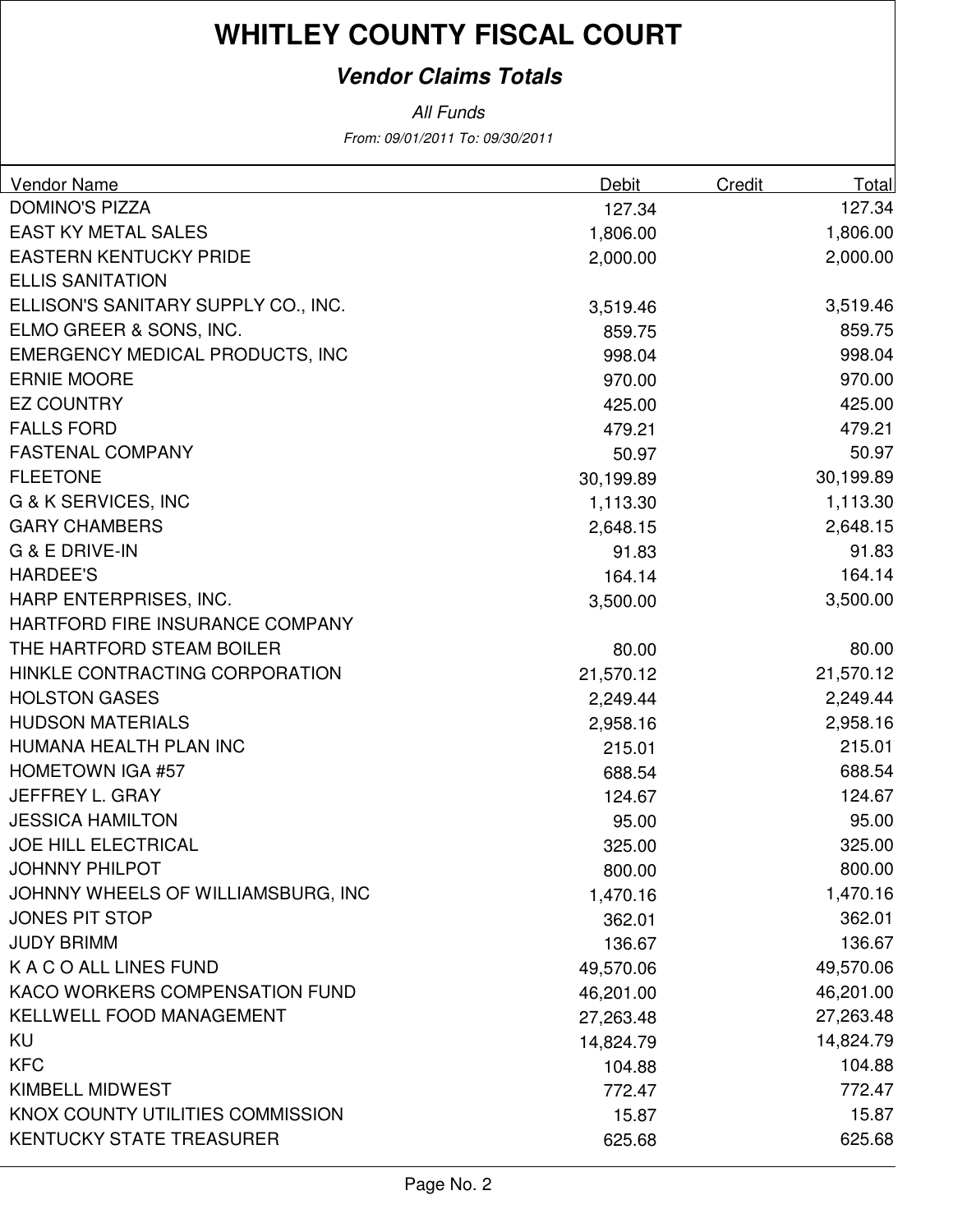### **Vendor Claims Totals**

| <b>Vendor Name</b>               | <b>Debit</b> | Credit | Total     |
|----------------------------------|--------------|--------|-----------|
| <b>LAUREL TERMITE CONTROL</b>    | 1,540.00     |        | 1,540.00  |
| <b>LIDA J. POWERS</b>            | 600.00       |        | 600.00    |
| <b>LIGHTSQUARED LP</b>           | 78.18        |        | 78.18     |
| <b>MAIDEN DRUG CO.</b>           | 199.70       |        | 199.70    |
| <b>MCDONALD'S</b>                | 43.08        |        | 43.08     |
| <b>MTJ AMERICA</b>               | 5,716.00     |        | 5,716.00  |
| <b>MOUNTAIN VALLEY INSURANCE</b> | 4,673.63     |        | 4,673.63  |
| NATURCHEM, INC.                  | 3,000.00     |        | 3,000.00  |
| <b>NEWS JOURNAL</b>              | 871.33       |        | 871.33    |
| NEWWAVE COMMUNICATIONS           | 67.88        |        | 67.88     |
| OVERHEAD DOOR COMPANY            | 110.00       |        | 110.00    |
| <b>OWENS AUTO PARTS</b>          | 1,880.73     |        | 1,880.73  |
| PALMOTTO GBA-RAILROAD MEDICARE   | 352.06       |        | 352.06    |
| PATTERSON CREEK VFD              | 200.00       |        | 200.00    |
| PAT WHITE, JR.                   | 31.84        |        | 31.84     |
| PHIL BRENNENSTUHL                | 576.91       |        | 576.91    |
| PIZZA HUT                        | 199.34       |        | 199.34    |
| POFF CARTING SERVICE             | 3,234.42     |        | 3,234.42  |
| POSTCRAFT COMPANY                | 559.89       |        | 559.89    |
| PREFERRED LAB SERVICE            | 1,000.00     |        | 1,000.00  |
| <b>QUALITY CARE AUTO SERVICE</b> | 9,166.55     |        | 9,166.55  |
| <b>QUILL CORPORATION</b>         | 1,293.34     |        | 1,293.34  |
| <b>RADIO SHACK</b>               | 33.77        |        | 33.77     |
| <b>RALEIGH MEADORS</b>           | 12,300.00    |        | 12,300.00 |
| <b>RICK FORE</b>                 | 15.00        |        | 15.00     |
| <b>ROBBIE BROWN</b>              | 131.56       |        | 131.56    |
| <b>ROGER WELLS</b>               | 343.75       |        | 343.75    |
| <b>ROY SILER</b>                 | 42.42        |        | 42.42     |
| <b>SANDRA HOKE</b>               | 19.08        |        | 19.08     |
| <b>J.A. SEXAUER</b>              | 886.69       |        | 886.69    |
| <b>SMITH'S AUTO SERVICE</b>      | 635.00       |        | 635.00    |
| SOUTHEASTERN EMERGENCY EQUIP.    | 1,409.47     |        | 1,409.47  |
| <b>SONIC</b>                     | 173.10       |        | 173.10    |
| SOUTHEASTERN KY MAINTENANCE      |              |        |           |
| SOUTH EASTERN JANITORIAL SUPPLY  | 2,611.17     |        | 2,611.17  |
| SOUTHERN REBINDING, INC.         | 447.32       |        | 447.32    |
| STERICYCLE, INC.                 | 411.72       |        | 411.72    |
| <b>SUBWAY</b>                    | 154.17       |        | 154.17    |
| <b>SUPERIOR PROTECTION</b>       | 183.44       |        | 183.44    |